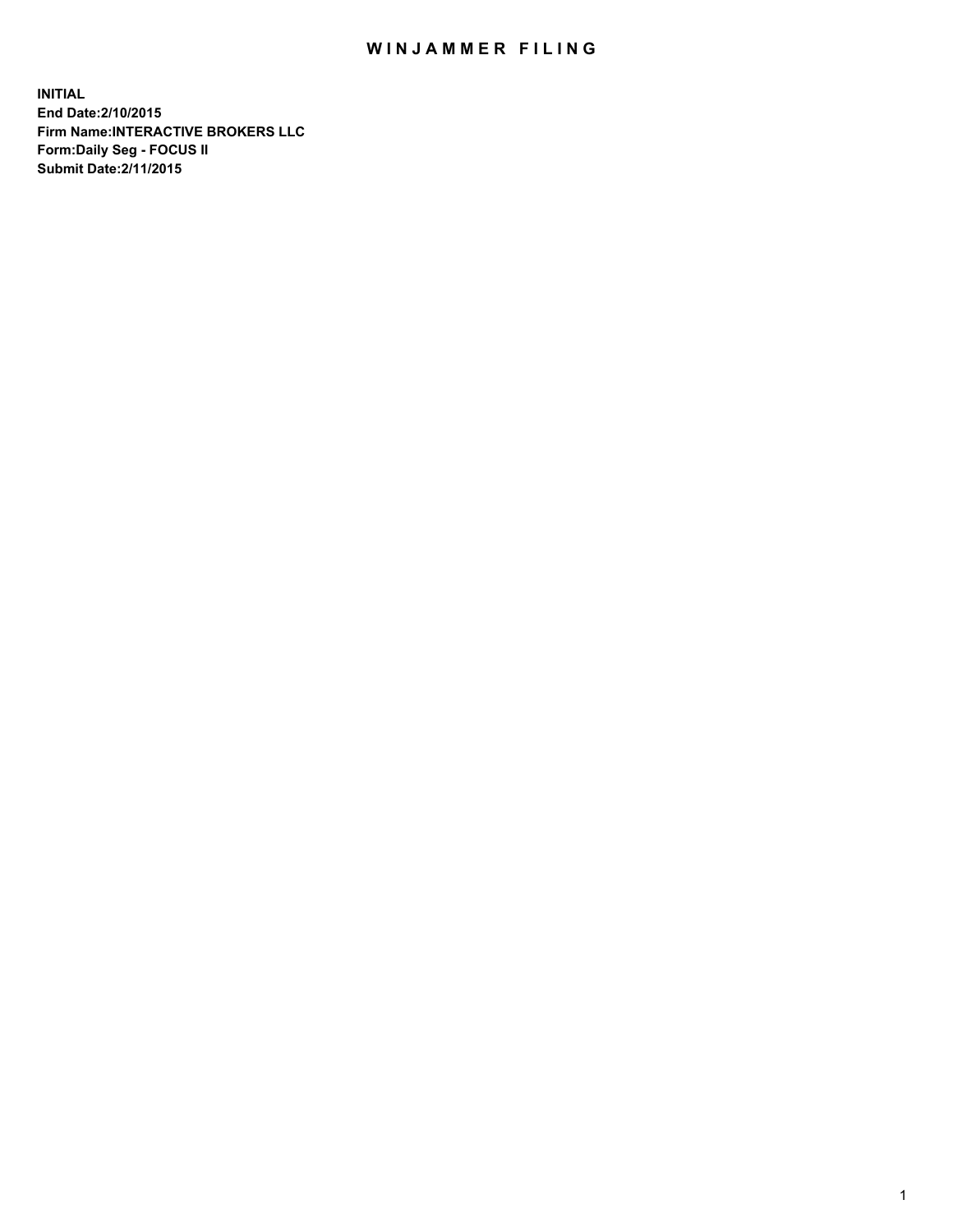## **INITIAL End Date:2/10/2015 Firm Name:INTERACTIVE BROKERS LLC Form:Daily Seg - FOCUS II Submit Date:2/11/2015 Daily Segregation - Cover Page**

| Name of Company<br><b>Contact Name</b><br><b>Contact Phone Number</b><br><b>Contact Email Address</b> | <b>INTERACTIVE BROKERS LLC</b><br><b>Michael Ellman</b><br>203-422-8926<br>mellman@interactivebrokers.co<br>$\underline{\mathbf{m}}$ |
|-------------------------------------------------------------------------------------------------------|--------------------------------------------------------------------------------------------------------------------------------------|
| FCM's Customer Segregated Funds Residual Interest Target (choose one):                                |                                                                                                                                      |
| a. Minimum dollar amount: ; or                                                                        | $\overline{\mathbf{0}}$                                                                                                              |
| b. Minimum percentage of customer segregated funds required:% ; or                                    | 0                                                                                                                                    |
| c. Dollar amount range between: and; or                                                               | 155,000,000 245,000,000                                                                                                              |
| d. Percentage range of customer segregated funds required between:% and%.                             | 00                                                                                                                                   |
| FCM's Customer Secured Amount Funds Residual Interest Target (choose one):                            |                                                                                                                                      |
| a. Minimum dollar amount: ; or                                                                        | $\overline{\mathbf{0}}$                                                                                                              |
| b. Minimum percentage of customer secured funds required:% ; or                                       | 0                                                                                                                                    |
| c. Dollar amount range between: and; or                                                               | 80,000,000 120,000,000                                                                                                               |
| d. Percentage range of customer secured funds required between:% and%.                                | 00                                                                                                                                   |
| FCM's Cleared Swaps Customer Collateral Residual Interest Target (choose one):                        |                                                                                                                                      |
| a. Minimum dollar amount: ; or                                                                        | $\overline{\mathbf{0}}$                                                                                                              |
| b. Minimum percentage of cleared swaps customer collateral required:% ; or                            | $\overline{\mathbf{0}}$                                                                                                              |
| c. Dollar amount range between: and; or                                                               | 0 <sub>0</sub>                                                                                                                       |
| d. Percentage range of cleared swaps customer collateral required between:% and%.                     | 0 <sub>0</sub>                                                                                                                       |
|                                                                                                       |                                                                                                                                      |
| Current ANC:on                                                                                        | 2,367,121,219 10-FEB-2015                                                                                                            |
| <b>Broker Dealer Minimum</b>                                                                          | 275,321,857                                                                                                                          |
| Debit/Deficit - CustomersCurrent AmountGross Amount                                                   |                                                                                                                                      |
| Domestic Debit/Deficit                                                                                | 4,572,349                                                                                                                            |
| Foreign Debit/Deficit                                                                                 | 7,787,3770                                                                                                                           |
| Debit/Deficit - Non CustomersCurrent AmountGross Amount                                               |                                                                                                                                      |
| Domestic Debit/Deficit                                                                                | 0 <sub>0</sub>                                                                                                                       |
| Foreign Debit/Deficit                                                                                 | 0 <sub>0</sub>                                                                                                                       |
| Proprietary Profit/Loss                                                                               |                                                                                                                                      |
| Domestic Profit/Loss                                                                                  | $\overline{\mathbf{0}}$                                                                                                              |
| Foreign Profit/Loss                                                                                   | $\underline{\mathbf{0}}$                                                                                                             |
| Proprietary Open Trade Equity                                                                         |                                                                                                                                      |
| Domestic OTE                                                                                          | <u>0</u>                                                                                                                             |
| Foreign OTE                                                                                           | <u>0</u>                                                                                                                             |
| <b>SPAN</b>                                                                                           |                                                                                                                                      |
| <b>Customer SPAN Calculation</b><br>Non-Customer SPAN Calcualation                                    | 1,162,957,590                                                                                                                        |
|                                                                                                       | 31,033,554                                                                                                                           |
| Proprietary Capital Charges<br>Minimum Dollar Amount Requirement                                      | <u>0</u><br>20,000,000 [7465]                                                                                                        |
| Other NFA Dollar Amount Requirement                                                                   | 21,863,047 [7475]                                                                                                                    |
|                                                                                                       |                                                                                                                                      |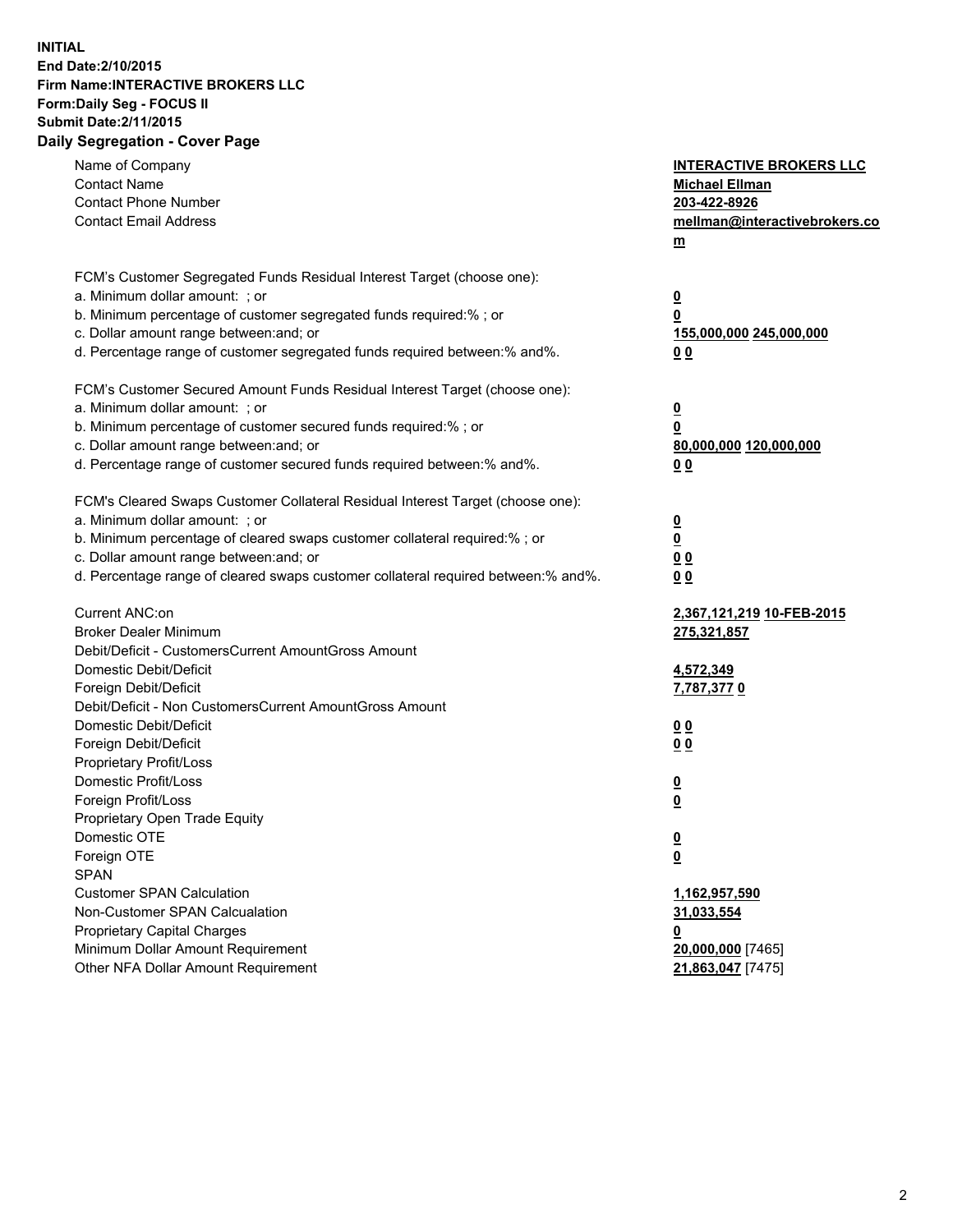## **INITIAL End Date:2/10/2015 Firm Name:INTERACTIVE BROKERS LLC Form:Daily Seg - FOCUS II Submit Date:2/11/2015 Daily Segregation - Secured Amounts**

|     | Daily Jegiegation - Jeculed Aniounts                                                                       |                                   |
|-----|------------------------------------------------------------------------------------------------------------|-----------------------------------|
|     | Foreign Futures and Foreign Options Secured Amounts                                                        |                                   |
|     | Amount required to be set aside pursuant to law, rule or regulation of a foreign                           | $0$ [7305]                        |
|     | government or a rule of a self-regulatory organization authorized thereunder                               |                                   |
| 1.  | Net ledger balance - Foreign Futures and Foreign Option Trading - All Customers                            |                                   |
|     | A. Cash                                                                                                    | 358,269,515 [7315]                |
|     | B. Securities (at market)                                                                                  | $0$ [7317]                        |
| 2.  | Net unrealized profit (loss) in open futures contracts traded on a foreign board of trade                  | 13,157,120 [7325]                 |
| 3.  | Exchange traded options                                                                                    |                                   |
|     | a. Market value of open option contracts purchased on a foreign board of trade                             | <b>133,237</b> [7335]             |
|     | b. Market value of open contracts granted (sold) on a foreign board of trade                               | -18,840 [7337]                    |
| 4.  | Net equity (deficit) (add lines 1.2. and 3.)                                                               | 371,541,032 [7345]                |
| 5.  | Account liquidating to a deficit and account with a debit balances - gross amount                          | 7,787,377 [7351]                  |
|     | Less: amount offset by customer owned securities                                                           | 0 [7352] 7,787,377 [7354]         |
| 6.  | Amount required to be set aside as the secured amount - Net Liquidating Equity                             | 379,328,409 [7355]                |
|     | Method (add lines 4 and 5)                                                                                 |                                   |
| 7.  | Greater of amount required to be set aside pursuant to foreign jurisdiction (above) or line                | 379,328,409 [7360]                |
|     | 6.                                                                                                         |                                   |
|     | FUNDS DEPOSITED IN SEPARATE REGULATION 30.7 ACCOUNTS                                                       |                                   |
| 1.  | Cash in banks                                                                                              |                                   |
|     | A. Banks located in the United States                                                                      | 369,577,657 [7500]                |
|     | B. Other banks qualified under Regulation 30.7                                                             | 0 [7520] 369,577,657 [7530]       |
| 2.  | Securities                                                                                                 |                                   |
|     | A. In safekeeping with banks located in the United States                                                  | $Q$ [7540]                        |
|     | B. In safekeeping with other banks qualified under Regulation 30.7                                         | 0 [7560] 0 [7570]                 |
| 3.  | Equities with registered futures commission merchants                                                      |                                   |
|     | A. Cash                                                                                                    | $0$ [7580]                        |
|     | <b>B.</b> Securities                                                                                       | $0$ [7590]                        |
|     | C. Unrealized gain (loss) on open futures contracts                                                        | $0$ [7600]                        |
|     | D. Value of long option contracts                                                                          | $0$ [7610]                        |
|     | E. Value of short option contracts                                                                         | 0 [7615] 0 [7620]                 |
| 4.  | Amounts held by clearing organizations of foreign boards of trade                                          |                                   |
|     | A. Cash                                                                                                    | $0$ [7640]                        |
|     | <b>B.</b> Securities                                                                                       | $0$ [7650]                        |
|     | C. Amount due to (from) clearing organization - daily variation                                            | $0$ [7660]                        |
|     | D. Value of long option contracts                                                                          | $0$ [7670]                        |
|     | E. Value of short option contracts                                                                         | 0 [7675] 0 [7680]                 |
| 5.  | Amounts held by members of foreign boards of trade                                                         |                                   |
|     | A. Cash                                                                                                    | 103,901,388 [7700]                |
|     | <b>B.</b> Securities                                                                                       | $0$ [7710]                        |
|     | C. Unrealized gain (loss) on open futures contracts                                                        | 5,674,936 [7720]                  |
|     | D. Value of long option contracts                                                                          | 133,237 [7730]                    |
|     | E. Value of short option contracts                                                                         | -18,840 [7735] 109,690,721 [7740] |
| 6.  | Amounts with other depositories designated by a foreign board of trade                                     | $0$ [7760]                        |
| 7.  | Segregated funds on hand                                                                                   | $0$ [7765]                        |
| 8.  | Total funds in separate section 30.7 accounts                                                              | 479,268,378 [7770]                |
| 9.  | Excess (deficiency) Set Aside for Secured Amount (subtract line 7 Secured Statement<br>Page 1 from Line 8) | 99,939,969 [7380]                 |
| 10. | Management Target Amount for Excess funds in separate section 30.7 accounts                                | 80,000,000 [7780]                 |
| 11. | Excess (deficiency) funds in separate 30.7 accounts over (under) Management Target                         | 19,939,969 [7785]                 |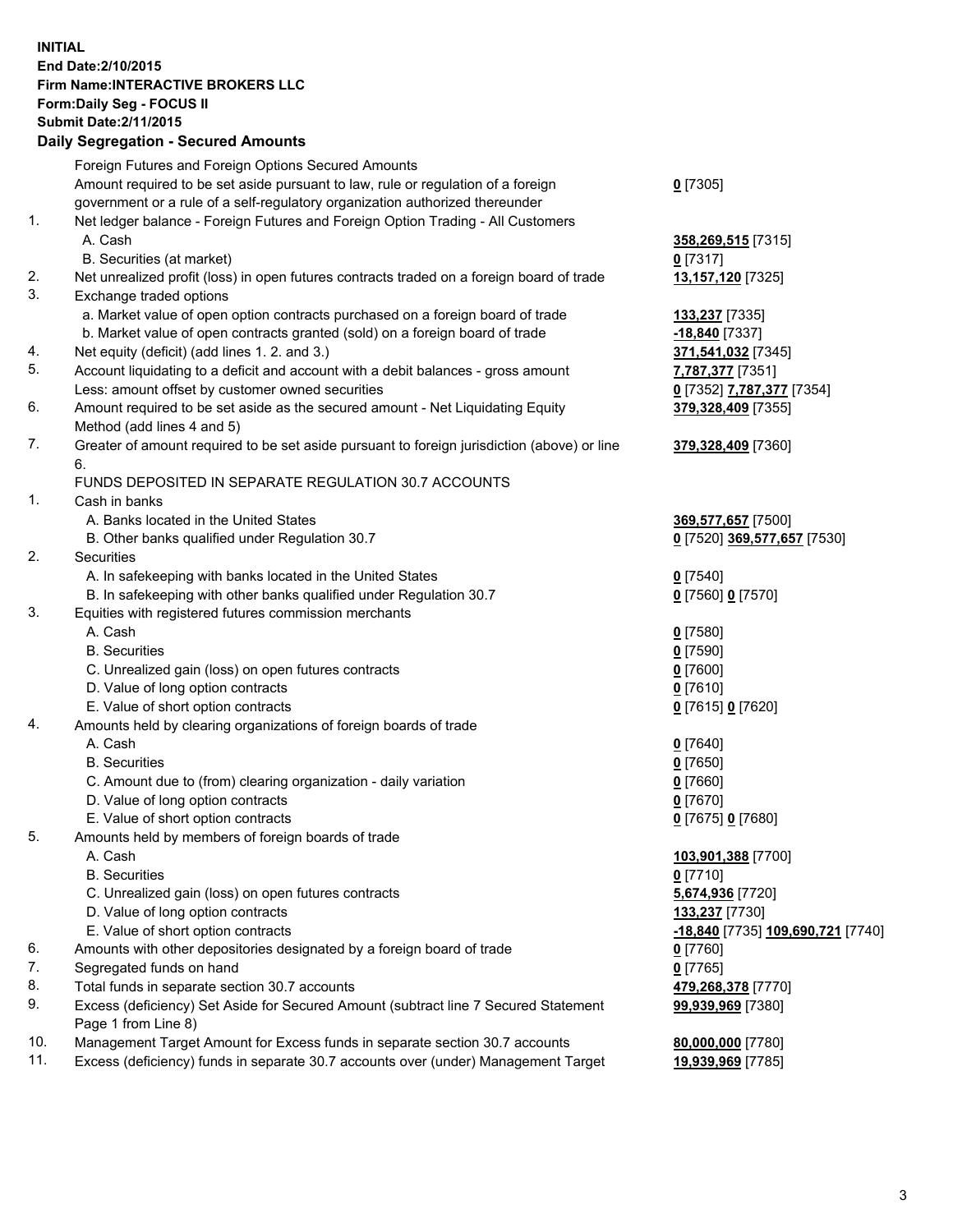**INITIAL End Date:2/10/2015 Firm Name:INTERACTIVE BROKERS LLC Form:Daily Seg - FOCUS II Submit Date:2/11/2015 Daily Segregation - Segregation Statement** SEGREGATION REQUIREMENTS(Section 4d(2) of the CEAct) 1. Net ledger balance A. Cash **2,450,848,296** [7010] B. Securities (at market) **0** [7020] 2. Net unrealized profit (loss) in open futures contracts traded on a contract market **35,422,213** [7030] 3. Exchange traded options A. Add market value of open option contracts purchased on a contract market **117,413,729** [7032] B. Deduct market value of open option contracts granted (sold) on a contract market **-190,642,170** [7033] 4. Net equity (deficit) (add lines 1, 2 and 3) **2,413,042,068** [7040] 5. Accounts liquidating to a deficit and accounts with debit balances - gross amount **4,572,349** [7045] Less: amount offset by customer securities **0** [7047] **4,572,349** [7050] 6. Amount required to be segregated (add lines 4 and 5) **2,417,614,417** [7060] FUNDS IN SEGREGATED ACCOUNTS 7. Deposited in segregated funds bank accounts A. Cash **382,267,481** [7070] B. Securities representing investments of customers' funds (at market) **1,312,778,066** [7080] C. Securities held for particular customers or option customers in lieu of cash (at market) **0** [7090] 8. Margins on deposit with derivatives clearing organizations of contract markets A. Cash **11,768,820** [7100] B. Securities representing investments of customers' funds (at market) **100,031,543** [7110] C. Securities held for particular customers or option customers in lieu of cash (at market) **0** [7120] 9. Net settlement from (to) derivatives clearing organizations of contract markets **4,559,204** [7130] 10. Exchange traded options A. Value of open long option contracts **1,571,712** [7132] B. Value of open short option contracts **-12,029,473** [7133] 11. Net equities with other FCMs A. Net liquidating equity **-31,095,915** [7140] B. Securities representing investments of customers' funds (at market) **853,235,755** [7160] C. Securities held for particular customers or option customers in lieu of cash (at market) **0** [7170] 12. Segregated funds on hand **0** [7150] 13. Total amount in segregation (add lines 7 through 12) **2,623,087,193** [7180] 14. Excess (deficiency) funds in segregation (subtract line 6 from line 13) **205,472,776** [7190] 15. Management Target Amount for Excess funds in segregation **155,000,000** [7194]

16. Excess (deficiency) funds in segregation over (under) Management Target Amount Excess

**50,472,776** [7198]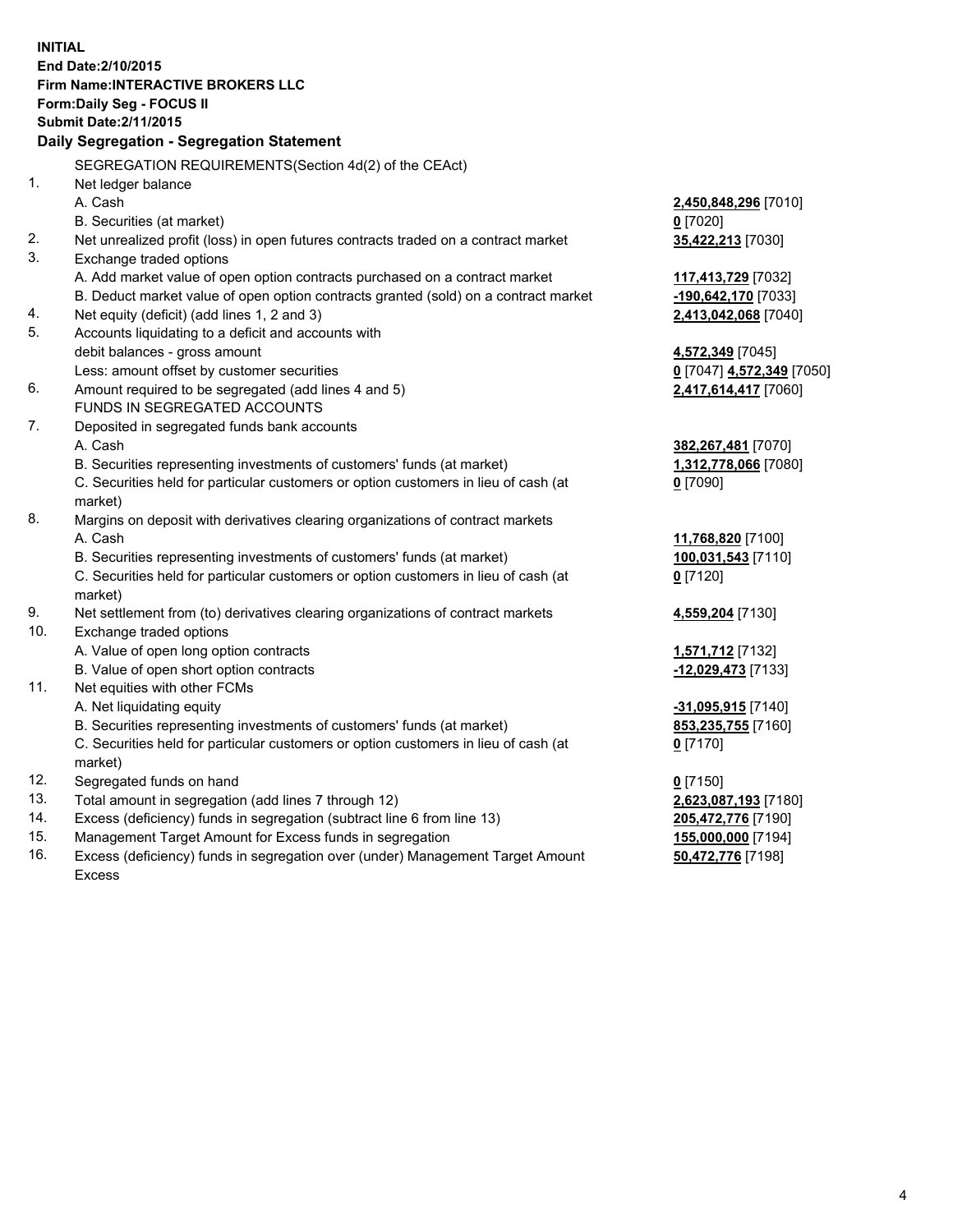## **INITIAL End Date:2/10/2015 Firm Name:INTERACTIVE BROKERS LLC Form:Daily Seg - FOCUS II Submit Date:2/11/2015 Daily Segregation - Supplemental**

| $\blacksquare$           | Total gross margin deficiencies - Segregated Funds Origin                              | 438,643 [9100] |
|--------------------------|----------------------------------------------------------------------------------------|----------------|
| $\sim$                   | Total gross margin deficiencies - Secured Funds Origin                                 | 21,107 [9101]  |
| $\blacksquare$           | Total gross margin deficiencies - Cleared Swaps Customer Collateral Funds Origin       | $0$ [9102]     |
| $\blacksquare$           | Total gross margin deficiencies - Noncustomer and Proprietary Accounts Origin          | $0$ [9103]     |
| $\blacksquare$           | Total number of accounts contributing to total gross margin deficiencies - Segregated  | 5 [9104]       |
|                          | Funds Origin                                                                           |                |
| $\blacksquare$           | Total number of accounts contributing to total gross margin deficiencies - Secured     | 4 [9105]       |
|                          | <b>Funds Origin</b>                                                                    |                |
| $\blacksquare$           | Total number of accounts contributing to the total gross margin deficiencies - Cleared | $0$ [9106]     |
|                          | Swaps Customer Collateral Funds Origin                                                 |                |
| $\overline{\phantom{a}}$ | Total number of accounts contributing to the total gross margin deficiencies -         | $0$ [9107]     |
|                          | Noncustomer and Proprietary Accounts Origin                                            |                |
| $\overline{\phantom{a}}$ | Upload a copy of the firm's daily margin report the FCM uses to issue margin calls     |                |
|                          | which corresponds with the reporting date.                                             |                |

02.10.2015 Commodity Margin Deficiency Report.xls